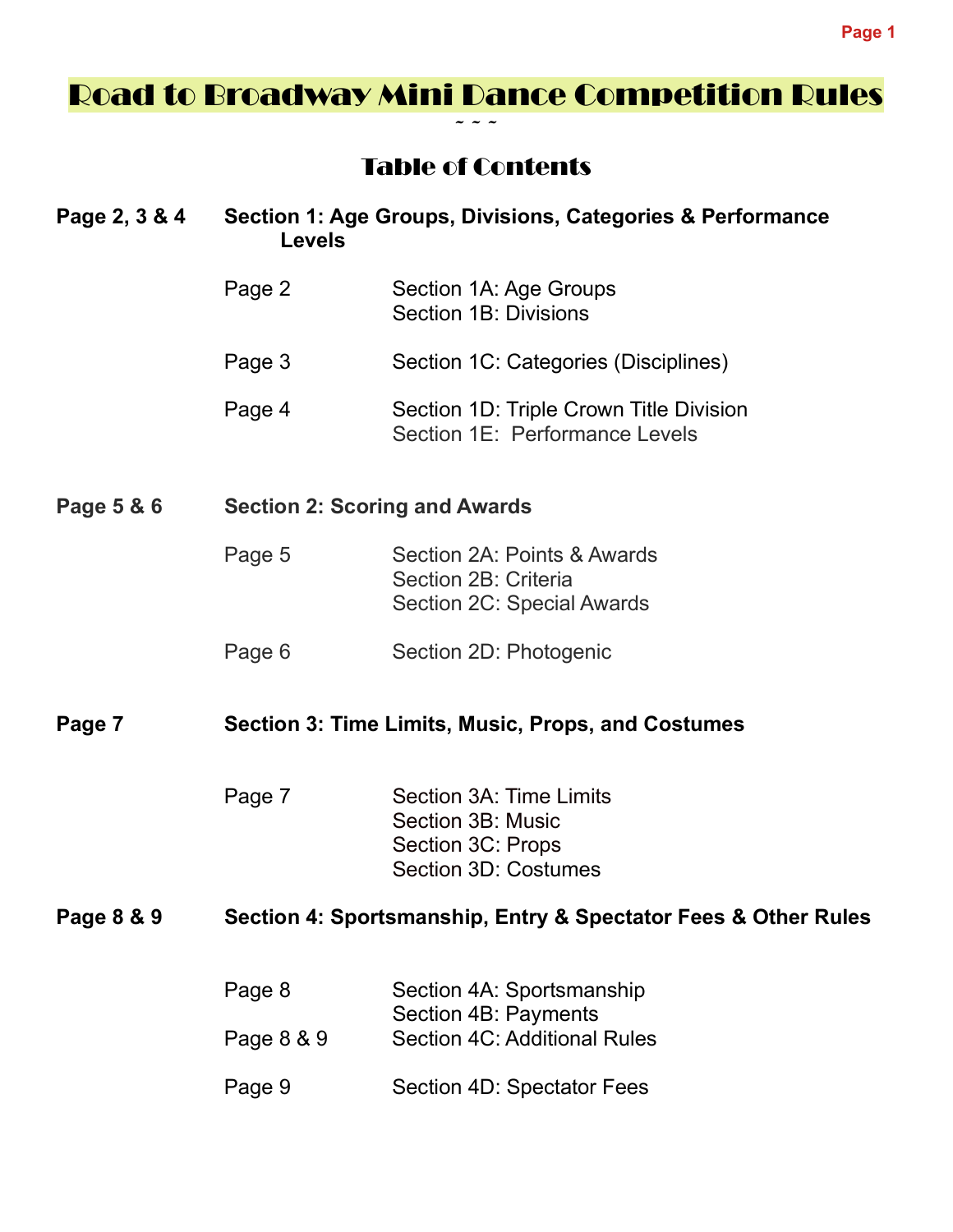### Section 1: Age Groups, Divisions, Categories and Performance Levels

### Section 1A: Age Groups

Each entry will be placed in one of the following age groups based on the average age of all competitors in the routine. Average age should be calculated by adding up the age of each competitor, on March 1<sup>st</sup>, and dividing by the total number of competitors in the routine using integer ages. Decimals are rounded down to the closest, whole number (I.E. If the ages, after averaging, total 13.6, then they would be in the 11-13 age division).

Proof of age may be requested on-site of an event if deemed necessary. Entries must compete within the age division that they qualify for; entries cannot be "bumped" to a different age division.

### Competitors must be no younger than age 5 by March  $1<sup>st.</sup>$

In duets/trios, and small groups, competitors ages must be no more than 5 years apart, and in large groups, and lines, competitors ages must be no more than 7 years apart.

Age groups are as follows:

- 1) 5-7
- 2) 8-10
- 3) 11-13
- 4) 14-16
- 5) 17-20
- 6) 21-35
- 7) 36+

### Section 1B: Divisions

Every entry will be placed in one of the following divisions based on the number of competitors in each routine:

| Solo*              | 1 dancer           |
|--------------------|--------------------|
| Duet/Trio          | 2-3 dancers        |
| <b>Small Group</b> | 4-9 dancers        |
| Large Group        | 10-19 dancers      |
| Line               | 20 or more dancers |

\*Note: Soloists may only perform ONE solo per category (discipline). (I.E. One ballet, one tap, not 2 ballet, etc.)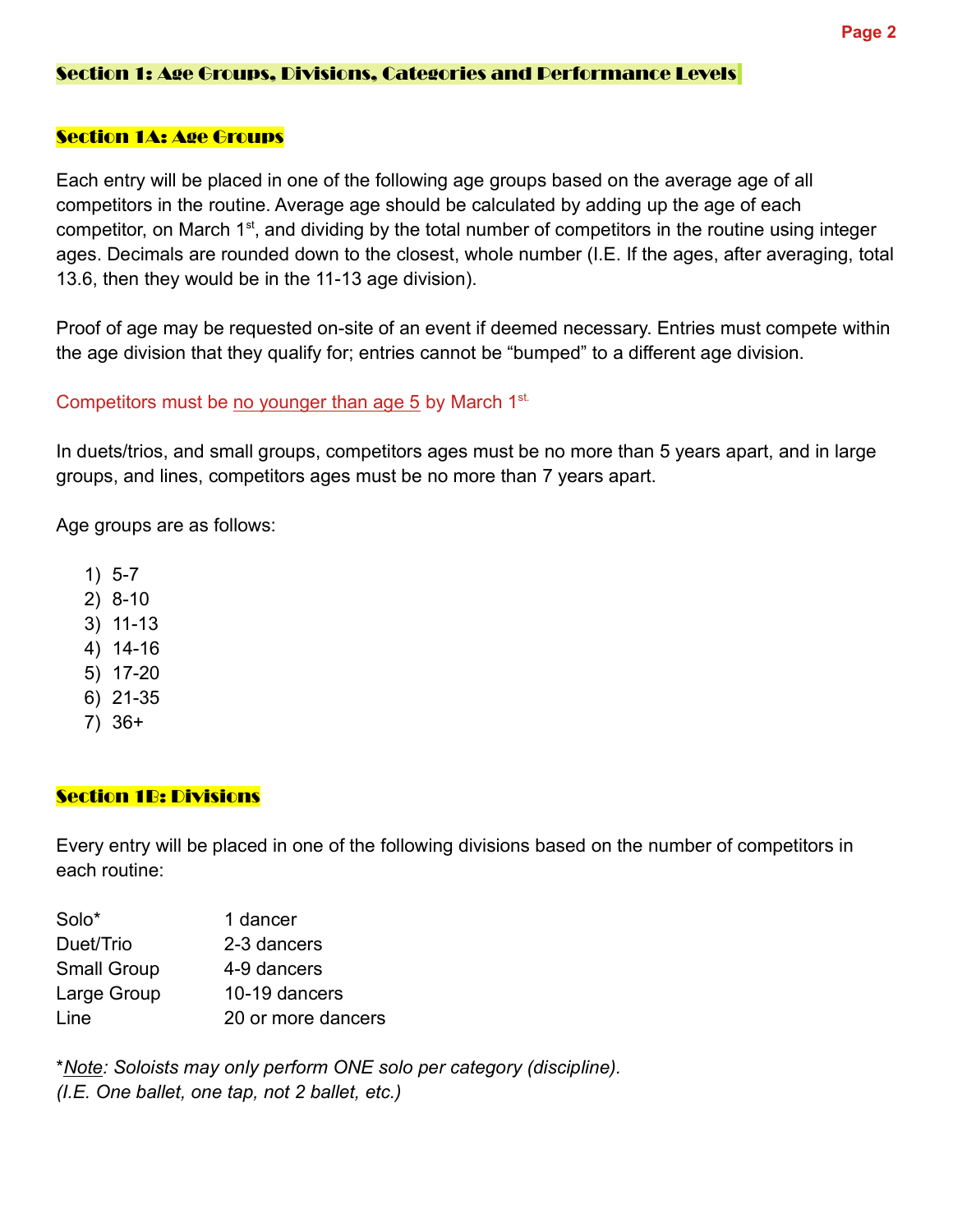### Section 1C: Categories (Disciplines)

Every entry will be placed in one of the following categories based on the descriptions that follow:

| Acrobatics:             | A routine containing mostly acrobatic movement/gymnastics.                                                                                                                                                    |  |
|-------------------------|---------------------------------------------------------------------------------------------------------------------------------------------------------------------------------------------------------------|--|
| <b>Ballet:</b>          | A routine containing classical Ballet technique in soft ballet slippers. No<br>acrobatics moves are allowed.                                                                                                  |  |
| Contemporary:           | A style of expressive dance that combines elements of several dance<br>genres that can include, modern, jazz, and classical ballet.                                                                           |  |
| Hip Hop:                | A routine containing Hip Hop technique from at least one of the various<br>styles; no Jazz technique.                                                                                                         |  |
| Jazz:                   | A routine containing only Jazz technique, of which there are many methods.                                                                                                                                    |  |
| Lyrical:                | A style that combines Ballet and Jazz techniques. The song does not<br>need to have lyrics. Lyrical is a movement, not a song interpretation.                                                                 |  |
| Modern:                 | A routine containing one, or a combination of methods of modern dance<br>techniques.                                                                                                                          |  |
| <b>Musical Theater:</b> | A routine performing using the song, dance, and dialogue as you would<br>see in a theater or film show. Lip syncing is not required, but acceptable.                                                          |  |
| Open:                   | A routine consisting of multiple or unspecified styles of dance, or anything<br>that does not fit into the other categories.                                                                                  |  |
| Photogenic:             | A submission of a high resolution photo, judged on overall appearance.                                                                                                                                        |  |
| Pointe:                 | An intermediate, or advanced dancer performing ballet in pointe shoes.<br>No acrobatics moves are allowed. No beginners.                                                                                      |  |
| Tap:                    | A routine containing Tap technique; no recorded tap sounds in the<br>music; Tap shoes must be worn.                                                                                                           |  |
| Song & Dance            | A routine that is any type of vocal presentation, in addition to the dance.<br>50% of the performance must be dance, all dance styles are allowed.<br>Lead vocals are not allowed. Backup vocals are allowed. |  |

Note: Dances with more than 3 acrobatic tumbling moves, in which a dancer goes head over heels/flips, such as walkover, round-off, cartwheel, forward or back tucks, forward or back roll, tinsica, limber, any type of aerial moves, etc., must enter into the acrobatic category, unless combined with mixed dance disciplines, then put it should be entered into the Open category, or Musical Theater.

### Section 1D: Triple Crown Title Division

This is for a soloist who competes in 3 solos. There are no extra fees to compete for this title.

One entry must be a ballet dance (flat or pointe). The two other dances must be in two, different dance categories/disciplines. (I.E.: Ballet, plus Tap, and Jazz). If there is only one entry, for an age group for this title, they must receive a minimum of a Gold level adjudication in all 3 dances to win the title. There will be a Triple Crown for each age division (12 and under, 13 and up). Make sure you check the correct box on your entry forms.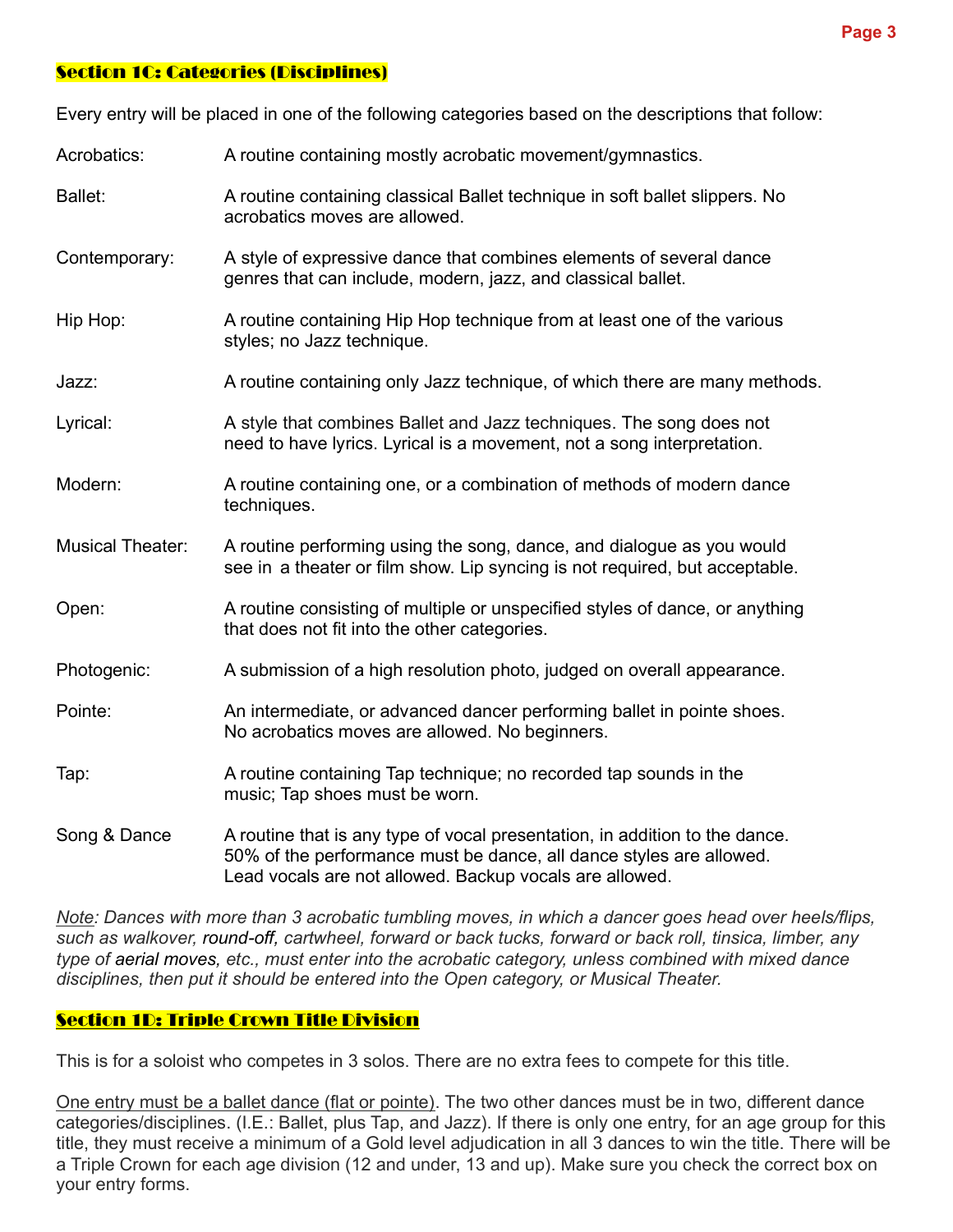### Section 1E: Performance Levels

Upon registering, the performance level will be chosen, per dancer, by the studio director. Group entry levels will be averaged based on the registered dancers in said entry, and decided by the director. Performance levels are defined as follows:

### Beginner:

Students of beginner level have trained for 2 years, or less, in any or all disciplines. If they are a beginner in one discipline but have more than 2 years training in another dance discipline, they are no longer a beginner dancer. They must be a beginner dancer in ALL dance disciplines; 2 years or less of dance training in any discipline. Dancers in the beginner level should train no more than 3 hours per week.

Note: placement in the beginner level is left to the discretion of the instructor, however, our judging panel may move the entry up if deemed necessary.

### Intermediate/Advanced:

A student who is not a beginner, with more than 2 years of training, in any dance discipline, even if they are a beginner in one discipline.

(Example: The student has taken 3 years of ballet but is a beginner in tap, or any other form, they are no longer a beginner dancer).

### Angel:

This division is specially designed for dancers with special needs or disabilities who love to share the love of dance. (Examples: Down's Syndrome, Deafness, Wheelchair use, Cerebral Palsy, etc.). Please note the special need on the form.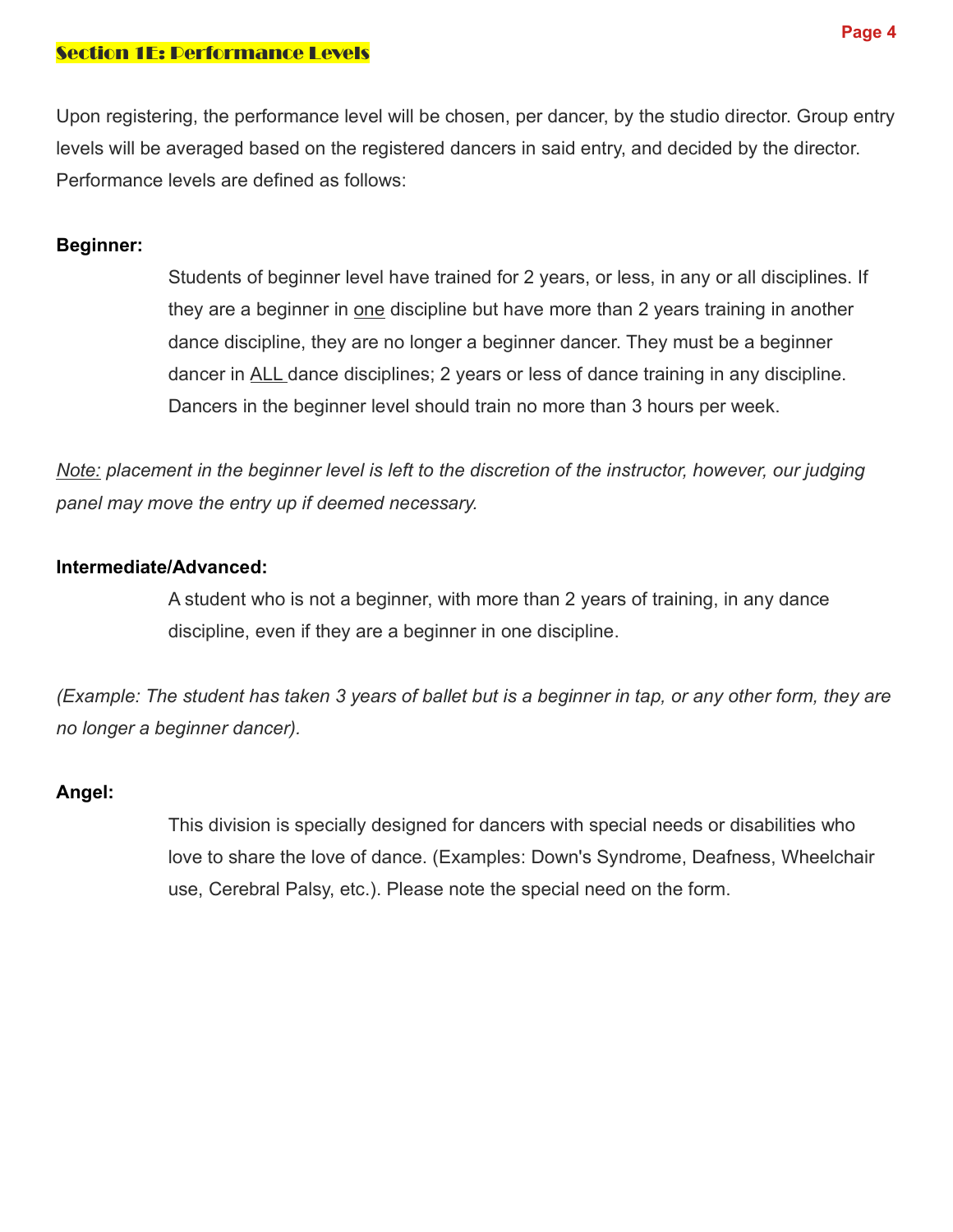#### Section 2: Scoring and Awards

Each entry will receive a total score out of 50 possible points. These scores will be used for adjudicated awards as well as overall awards. Each entry will be scored using three judges. Each judge will give each entry a score out of 50 possible points. The three scores will be added together, and averaged, to produce the total adjudication and overall score.

#### Section 2A: Points & Awards

INTERMEDIATE-ADVANCED: BEGINNER/ANGEL: Platinum 47-50 Platinum 46-50 Gold 42-46 Gold 39-45 Silver 31-41 Silver 29-38 Bronze 30 or less Bronze 28 or less

If two entries competing in the same performance level, age group and division receive the same total score, have identical scores, then this will result in a tie for overall placements.

#### Section 2B: Criteria

Each dance will be adjudicated on the following, three criteria:

- 1) LEGS/FEET
- 2) ARMS/HANDS
- 3) MUSICALITY
- 4) GROOMING/COSTUME
- 5) PRESENTATION
- 6) PLACEMENT/POSTURE
- 7) CONTROL/BALANCE
- 8) FLEXIBILITY
- 9) STRENGTH/STAMINA
- 10) OVERALL IMPRESSION

Breakdown for the above criteria:

- 1) NEEDS WORK
- 2) BELOW AVERAGE
- 3) AVERAGE
- 4) ABOVE AVERAGE
- 5) EXCELLENT

Each score sheet will also have a place for judges to nominate acts for:

- 1) BEST TECHNIQUE
- 2) MOST ENTERTAINING

#### Section 2C: Special Awards

At each competition, our judges will be giving special awards based on extraordinary attributes to a dance. These awards are not based on adjudicated scores. Entries of all ages, levels and divisions are eligible to be given special awards by our judges. They are solely up to the discretion of each judge.

#### Section 2C: Other Awards

Each age, division and category, that has 3 or more entries, will be awarded ordinals of 1<sup>st</sup>, 2<sup>nd</sup> and 3<sup>rd</sup> place. There will be high score awards in solos, duets/trios, groups and lines in each age division. Additionally there will be:

- 1. People's choice award.
- 2. Overall high score solo.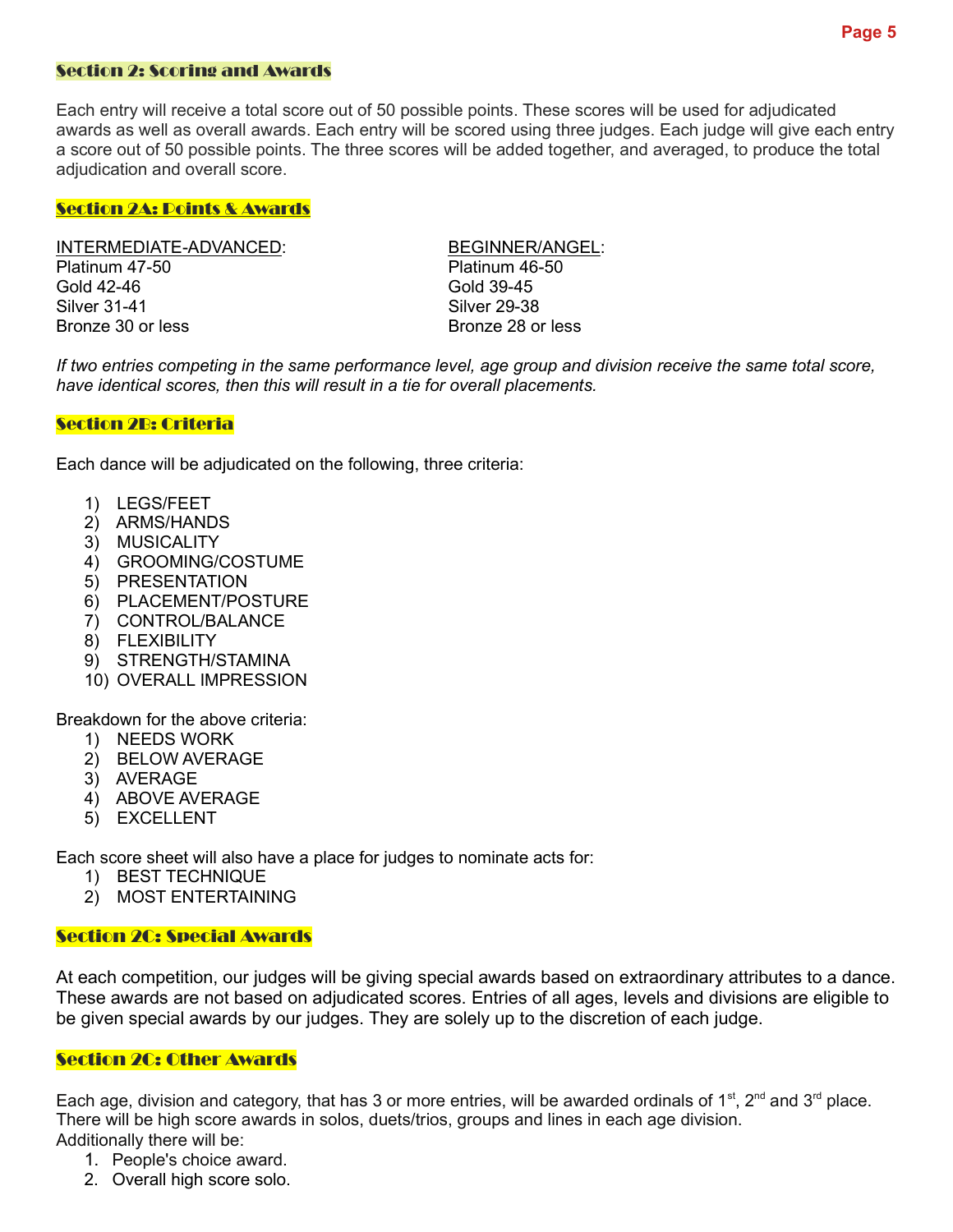# Section 2D: Photogenic

Visit www.roadtobroadwayminidancecompetition.com/photo-entry-form to view examples of photos and enter your photos.

Head-shot Photographs - \$6 per photo. They will be adjudicated as other competition divisions. If there are 3 or more photos in one age division, they will additionally be awarded 1st, 2nd, and 3rd. Photographs must not be full length body shots. Only head shots, in 8" x 10" color. Natural look make up is allowed for ages 13 and up, only. 12 and under, no make up. Think of the type of head shot you would submit for an audition.

Pay attention to framing, lighting, and background. In general, a good head shot is chest-up with good lighting on your face, and no strong dramatic shadows, unless you are going in for "The Phantom of the Opera." Three-quarter shots are good for print, and extreme close-ups are not good, at all. Head-shots should be printed 8" x10".

Composite Photographs - \$6 per photo. The same, basic rules apply as the head-shots, but you may have up to 5 images on the composite card, one, or more, being a full or half body shot, and at least one head shot.

Composite cards are NOT just for models - every actor, and dancer, should have one as well. Generally, a model's comp card is editorial (like a spread in Vogue Magazine), while an actor's comp card is lifestyle (talking on a cell phone or hailing a cab) and a dancer's comp card shows dance positions. Fashion work is reserved for models, but there's a ton of print work for actors, and dancers. Physical comp cards are typically double-sided (one large photo on the front, smaller photos on the back) and printed on an 8" x10" piece of glossy card stock. Double-sided are not required for this competition.

Age groups are 12 and under, 13 and up+. Competitors may enter as many photographs as they wish but must fill out the entry form for photographs, separate from the dance act entry form.

Please email a copy of your photo(s) to *info@roadtobroadwayminidancecompetition.com* This is to ensure that your photo(s) are in the correct format and will also act as a backup copy. Please bring your photo(s) on the day of the competition. Place the name, and age, of the competitor on the top left of the back of the photo(s).

### Scoring criteria: Scoring Points:

80 total points. 10 points per category Platinum - 78-80 Quality Gold - 72-78 Clarity **Silver - 65-71** Color Bronze - 70 or less Exposure Focus **Lighting** Marketability/Commercial Appeal Overall Impression/Impact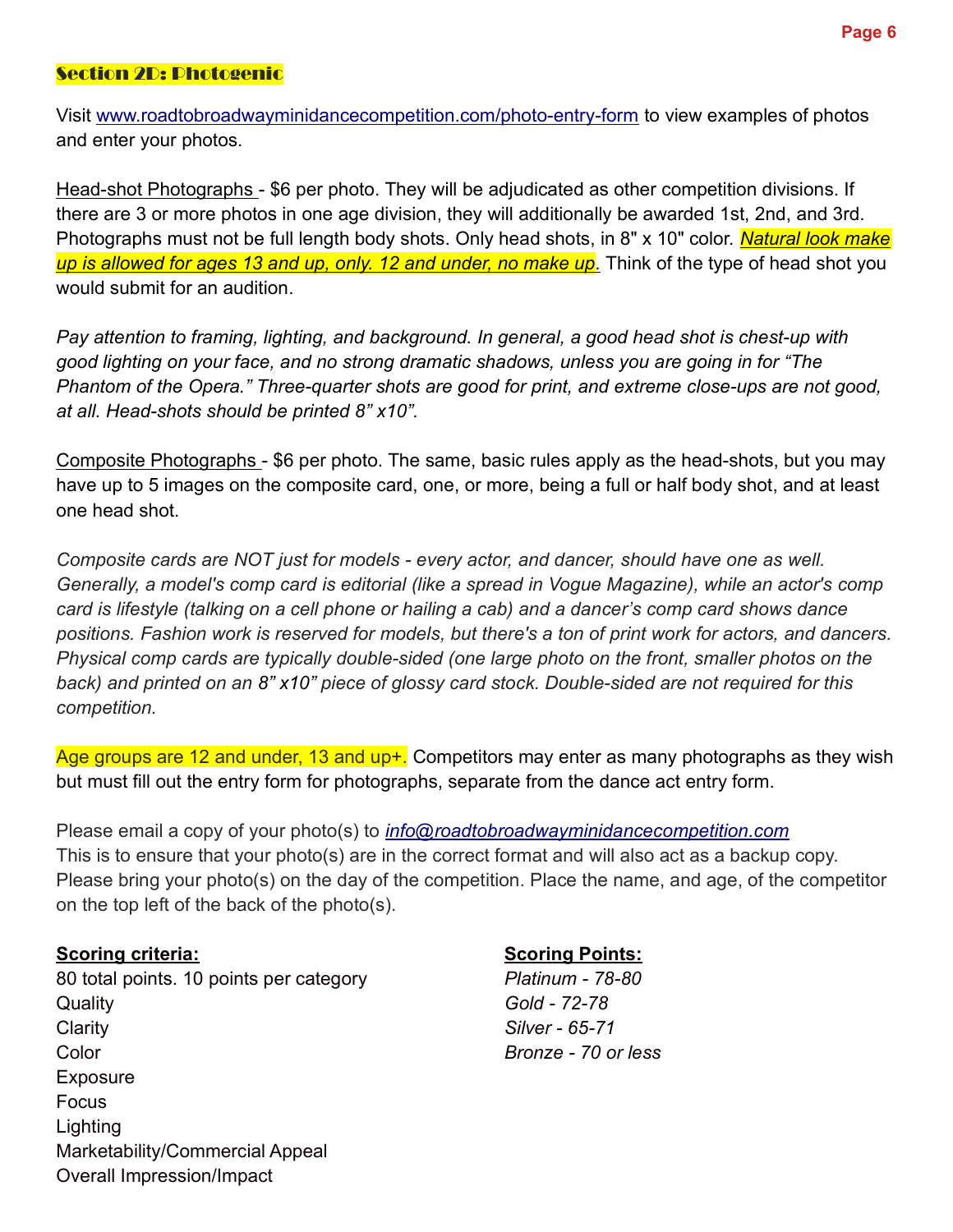### Section 3: Time Limits, Music and Props

### Section 3A: Time Limits

The following list contains each division's time limit:

| Solo      | 2:45 minutes |
|-----------|--------------|
| Duet/Trio | 2:45 minutes |
| Groups    | 4:00 minutes |
| Lines     | 4:00 minutes |

Times include all entrances and exits choreographed to the music. If your dance runs beyond your allotted time, the music will need to be adjusted and resubmitted or routines exceeding their time limits are be subject to a point deduction for every 10 seconds the routine runs beyond the allotted time limit as stated.

### **Section 3B: Music**

All music files can be uploaded to our drop box (you will be emailed the link). If you cannot upload the music, for any reason, please email your music to info@roadtobroadwayminidancecompetition.com.

Check that your music files end with **mp3, mp4, or .wav**, only. (Example: Born In the USA.mp3) Please bring back-up music on a flash/thumb drive, SD card, or phone. Please bring an adapter if you use an Iphone.

The songs will be checked for appropriate content. If the songs have any content about sex, or violence, even if just "hinted" you will be notified that you need to change or edit your song.

Road to Broadway Mini Dance Competition is not responsible for sound quality if music is poorly recorded but we do check the volume levels and adjust them.

#### Section 3C: Props

All props must be mobile and under the watch of someone from your studio at all times.

- 1) Prop loading and unloading may not take more than 15 seconds to avoid a 3 point deduction.
- 2) Props may not be in the main room for more than a few numbers prior to the routine.
- 3) Props must be removed from the room immediately after the routine.
- 4) Props must be stored away from pedestrian & vehicle traffic & or in any inconvenient location.
- 5) Fire, swords, knives, guns, animals, powders, liquids, glitter, confetti, paint, sand, etc. are NOT allowed.
- 6) Routines causing prop delay may be subject to a three point deduction.
- 7) All props must fit through a standard 36 inch wide doorway.
- 8) Props cannot be stored in the venue until the day of the performance.
- 9) Props placing the dancer 10 feet or higher off of the ground are deemed unsafe and are prohibited.
- 10) You will be responsible for an immediate and expeditious removal of any debris.

#### Section 3D: Costumes

Acts wearing sexually explicit costumes, performing sexual or violent moves will be halted from performing, and eliminated from winning any awards.

On two piece costumes, the top cannot show deep cleavage, or have any part of the breast hanging out at the bottom or sides. The bottom skirt or pants, cannot show hip bones or buttock cheeks. 5 point deduction.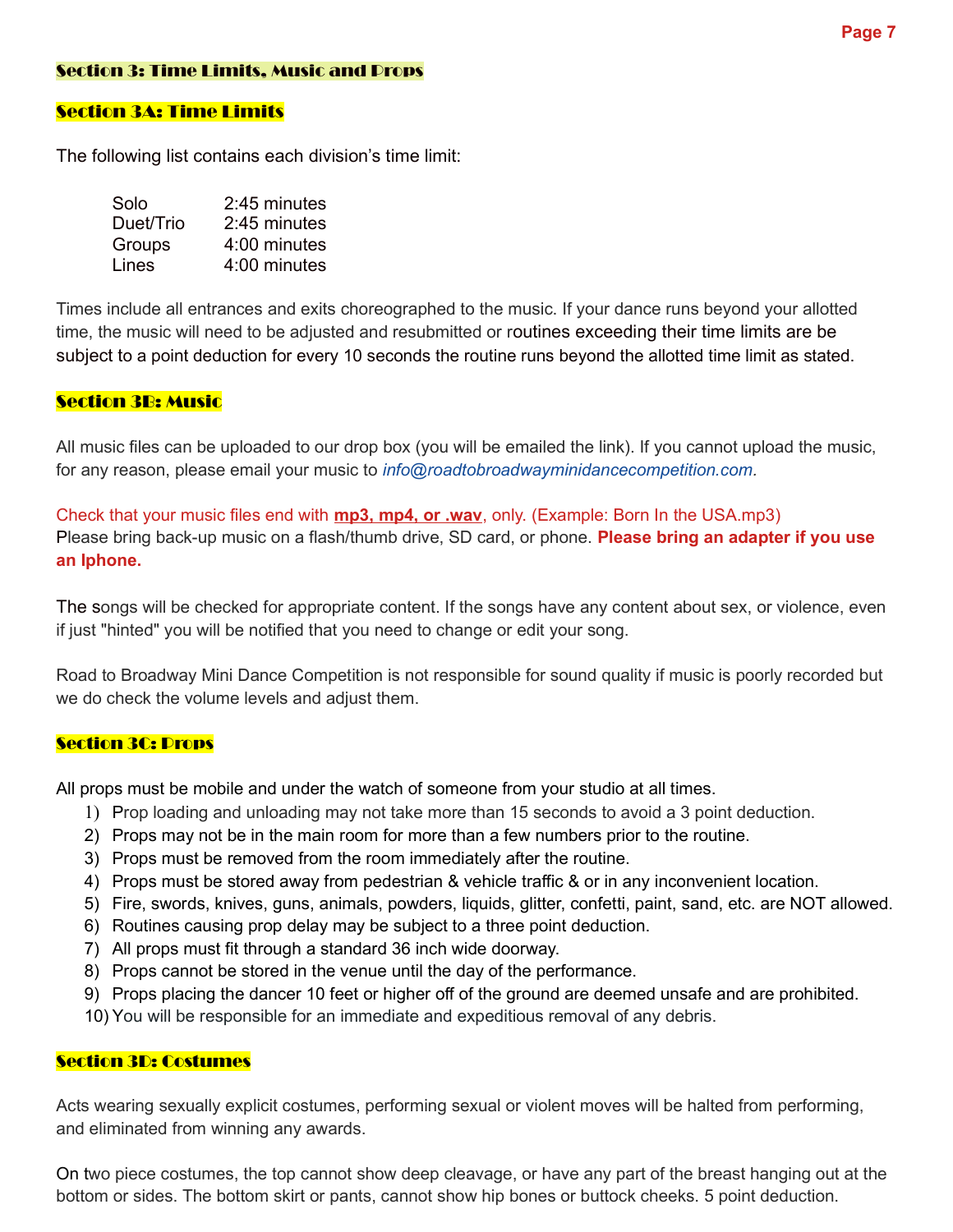### Section 4: Sportsmanship, Entry Fees and Other Rules

### Section 4A: Sportsmanship

All competitors, teachers, studios owners, family members and audience members are required to show respect, courtesy and sportsman-like behavior to all competitors, staff, teachers, etc. at all times during the competition.

We aim to create a healthy competitive environment in which dancers can enjoy themselves while gaining valuable performance experience as well as learning the nature of healthy competition and enjoying their experience.

We reserve the right to remove anyone from an event if he/she is hindering the achievement of any of the above goals. No air horns, bells, whistles or other noise making devices are allowed.

Participants and spectators are to refrain from booing and hissing or making other derogatory remarks about other schools or performers. Anyone, who participates in such behavior, and is caught by staff, including performers, will be immediately asked to leave. There will be no refunds.

### Section 4B: Payments

Studio Directors, please email *info@roadtobroadwayminidancecompetition.com* for more information.

All competition fees, paid in full, and entry forms, must be received, by February 1st. Entries submitted after such time may not be eligible for the event. Only studio checks, or PayPal. Certified check or money order will be required after the deadline.

A bounced check will make the studio account holder subject to a \$35 bounced check fee. There is no additional fee to pay by PayPal.

### Section 4C: Additional Rules

- 1) Performers must be prepared to perform up to one hour earlier than the schedule states. We reserve the right to run one hour early, or one hour late, if necessary.
- 2) No changes. or additional entries, will be accepted, other than deleted entries, after the final schedule is sent out. A brief hold will be for legitimate emergencies, only. No refunds will be issued. Use the schedule that was sent to your studio to plan your changes. If you found something we missed, you must call and make changes at the time you receive it, otherwise it stays as listed. Call us if you did not receive the schedule by 5 days prior to the competition.
- 3) All attendees must abide by any state, local or venue mandates and rules set in place.
- 4) Smoking is prohibited inside the building. We ask that all smokers stand at least 20 feet from the venue to preserve the well-being of our dancers, audience members and our staff members.
- 5) Soloists that choose to exit the stage prior to the conclusion of their solo will be eligible for adjudication, only, and will not be eligible for overall or category placement (this does NOT include music malfunction or costume malfunction).
- 6) Road to Broadway Mini Dance Competition cannot enforce ANY plagiarism policies.
- 7) No bystander may approach the judging table or the judges themselves during the competition. Bystanders include but are not limited to: studio directors, teachers, family, friends, and dancers.